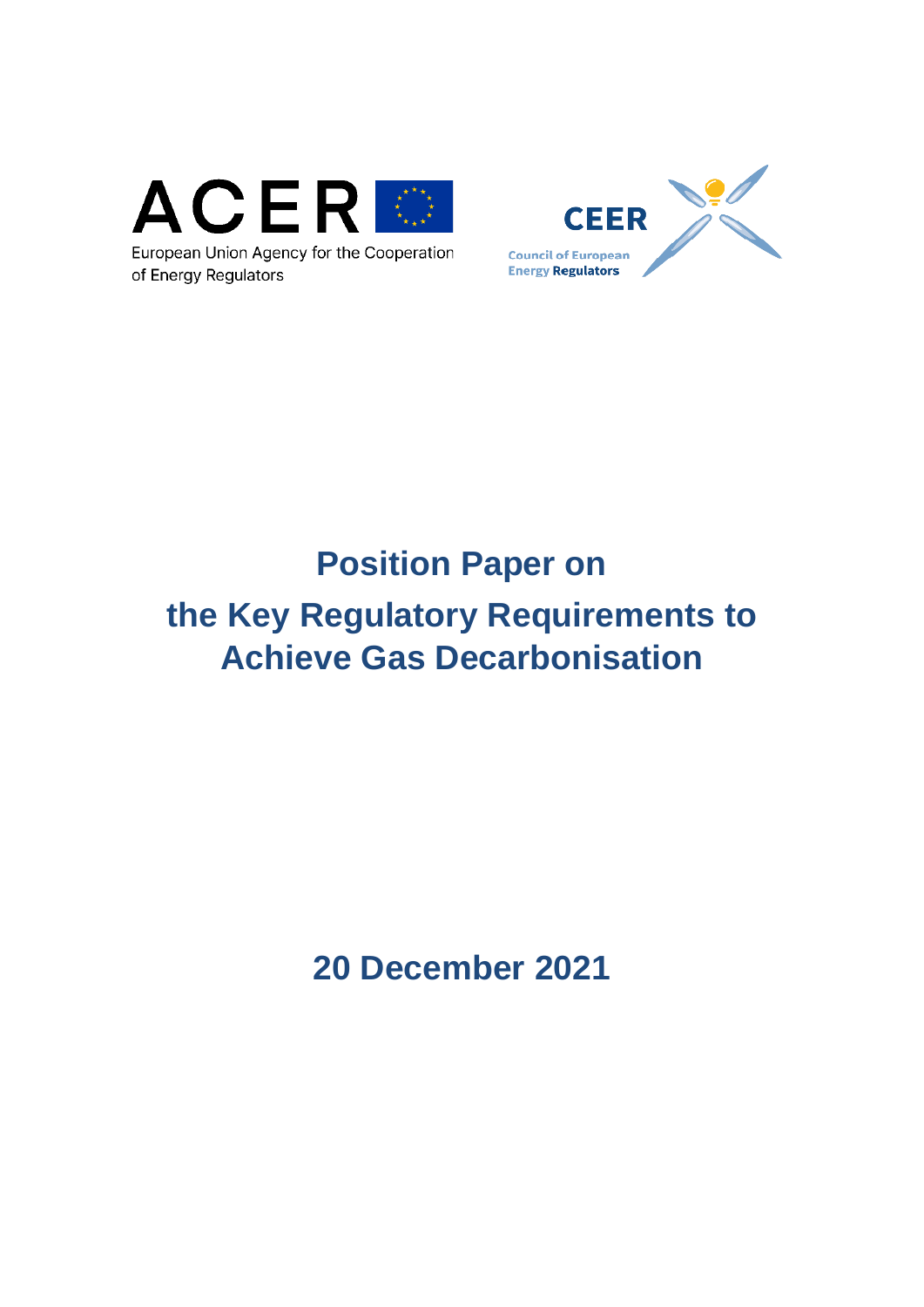



# **1. Introduction**

The **urgency of decarbonisation** has been emphasised strongly in the United Nation's Intergovernmental Panel on Climate Change (IPCC)  $6<sup>th</sup>$  assessment report<sup>1</sup> on climate change, urging policy makers to respond with urgent and decisive action.

The European Union's Green Deal<sup>2</sup> seeks to answer this call with reinforced decarbonisation ambitions. While policy makers can and must set these policy objectives, **regulators must address regulatory challenges in a way that supports the agreed policies and within their defined regulatory mandate**.

The **decarbonisation of the energy system introduces many new regulatory challenges**. While the current regulatory framework was designed to maximise the efficiency of the electricity and gas sectors and to promote market integration in relatively stable circumstances, regulation will now have to be applied to an industry undergoing profound changes. In particular, regulation previously assumed a sufficiently stable energy mix and growing energy consumption, which guaranteed the use of infrastructure for several decades. It is now clear that the most  $CO<sub>2</sub>$ -emitting elements of the energy mix will have to be phased out. At the same time, we do not yet know what the optimal energy mix will be in order to meet the requirements of the energy transition.

Regardless of the profound changes triggered by the decarbonisation policies, in order for the transition to be politically acceptable, the **energy system will have to continue to fulfil the legitimate expectations of customers to have reliable and affordable energy services while making the transition.** ACER and CEER acknowledge these political requirements.

Against this background, the **regulation of the hydrogen sector will need to enable a sufficient level of flexibility and subsidiarity to allow innovation** to take place and to consider the heterogeneity of the current energy mixes across Europe. A gradual implementation would ensure that the challenges are addressed at the pace set by the policy objectives, with regulatory oversight and minimising the cost of 'getting it wrong'.

To preserve the high level of reliability of the energy system, **regulation must provide stability and security for investment.** Infrastructure-related developments taking place within (e.g. biomethane) or across supply chains (electricity, gas, hydrogen and heating) must be integrated in existing planning instruments to ensure the adequacy of the energy infrastructure, including wires, pipelines, storage, power-to-gas and other technologies, to allow the reliable delivery of energy services to all consumers.

To **preserve the affordability of energy services**, regulators promote the economic efficiency of the energy system mainly in two ways. Firstly, regulators build trust in the competitive market design by ensuring regulatory oversight on the effectiveness, integrity and transparency of the market. Secondly, regulators ensure efficient and nondiscriminatory access, use and cost-recovery of the infrastructure that forms the physical backbone of the energy system.

Economic efficiency in the context of decarbonisation implies **using the scarce resources in the best way possible by saving energy** as much as possible, electrifying energy uses where technically feasible and economically convenient,

<sup>1</sup> <https://www.ipcc.ch/report/ar6/wg1>

<sup>&</sup>lt;sup>2</sup> [https://ec.europa.eu/info/strategy/priorities-2019-2024/european-green-deal\\_en](https://ec.europa.eu/info/strategy/priorities-2019-2024/european-green-deal_en)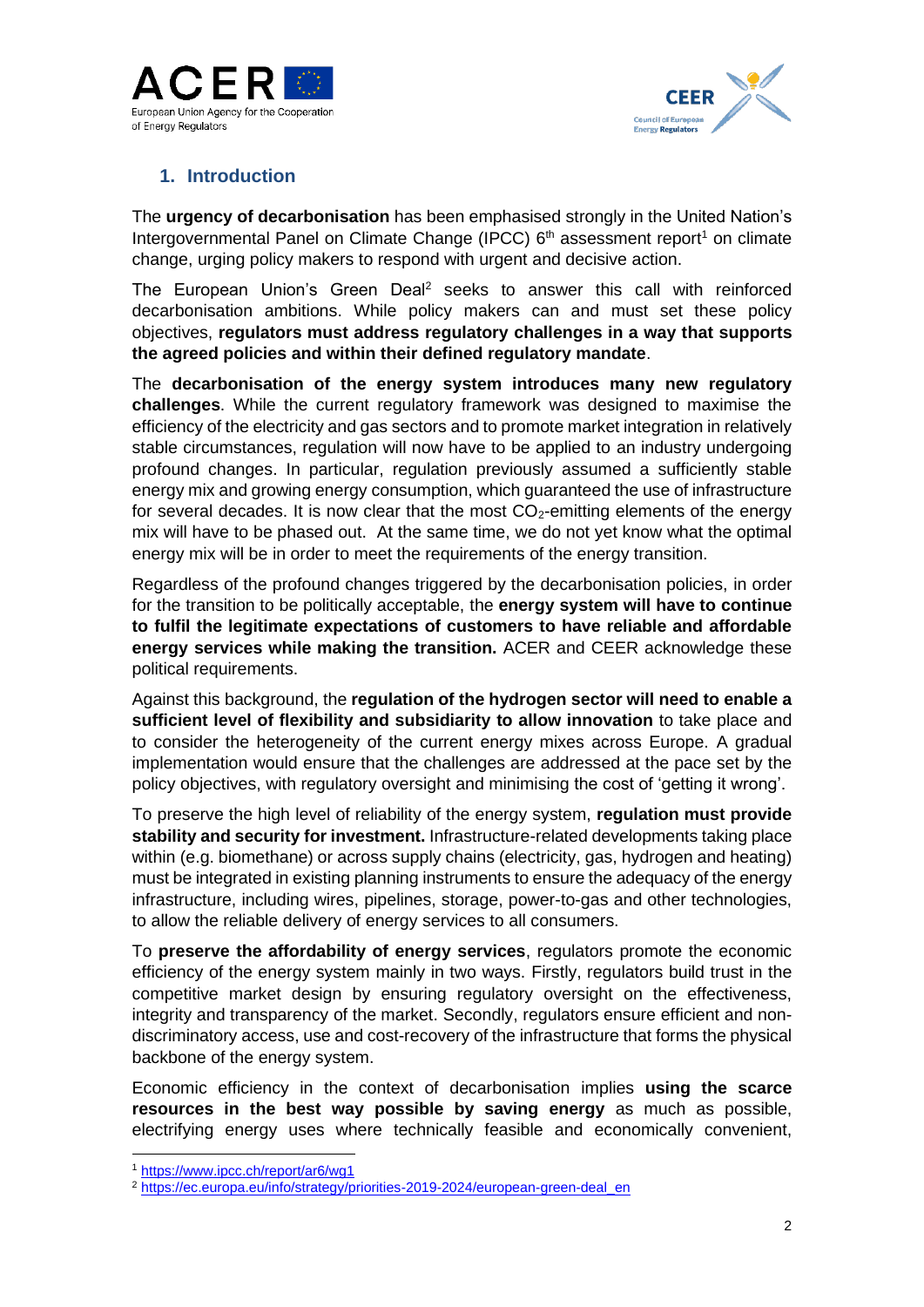



producing electricity from Renewable Energy Sources (RES), and considering decarbonised alternatives where electrification is not a meaningful possibility. Moreover, it means **using the existing infrastructure in the best way possible**, leveraging and reinforcing the coupling between different energy vectors.

Regulators also work towards **putting the consumer at the centre of the energy transition** by promoting consumer awareness and protection. However, the concept of affordability extends beyond the regulatory powers to promote economic efficiency, and ultimately, in order to ensure the long-term sustainability and efficiency of the energy sector, affordability must be addressed through social policies that do not distort energy markets.

#### **Structure of the paper**

The present paper focuses on the key regulatory requirements needed to achieve a decarbonised gas sector. **Section 2** provides an overview of regulators' key recommendations, whereas the principles, concepts and ideas underlying these recommendations are developed in greater detail in sections 3 to 5. **Section 3** covers the recommendations regarding gradual and flexible regulation for hydrogen; **Section 4** covers recommendations to ensure a level-playing field in a decarbonised and integrated energy system; and **Section 5** covers recommendations on empowering and protecting energy consumers in the energy transition.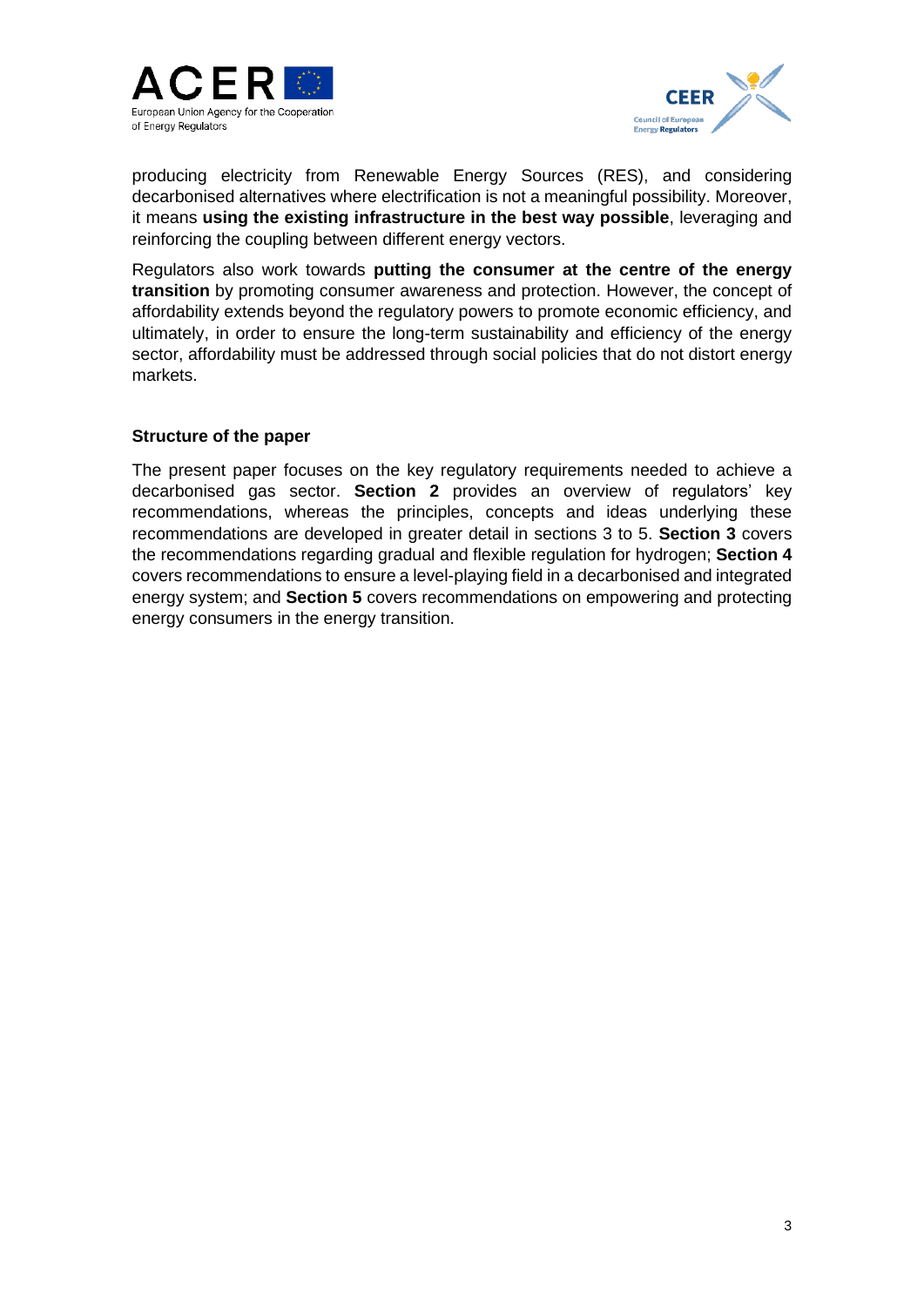



# **2. Overview of regulators' key recommendations**

- 1. Adopt a gradual and flexible regulatory approach to facilitate the emergence of competitive hydrogen markets, by defining core market and regulatory principles, guaranteeing a level playing field, ownership unbundling, third-party access, transparency and regulatory oversight;
- 2. Monitor hydrogen markets periodically to identify their development and whether more regulation is needed;
- <span id="page-3-0"></span>3. Apply cost reflectivity and beneficiary-pays principles to hydrogen networks, avoiding cross-subsidies between energy carriers;
- 4. Ensure an integrated, liquid and interoperable EU internal gas market, including by foreseeing a more flexible approach to the application of relevant network codes with respect to specific cross-border charges;
- 5. Adopt a more integrated approach to infrastructure development, both in relation to different levels of the supply chain (vertical), and to the various energy carriers (horizontal), consistent with the revised TEN-E Regulation;
- 6. Guarantee consumer rights regardless of energy carrier;
- 7. Embed robust consumer protection, future innovation, technology developments and new market trends in decarbonisation policies, recognising the specificities of gas markets;
- 8. Ensure cost efficiency and affordability to safeguard inclusiveness and a just transition, including by promoting and facilitating energy efficiency measures and information; and
- 9. Provide consumers with clear and reliable information and support, as well as ensure effective enforcement of their rights and consumer-centric digitalisation rules to enhance their empowerment and trust in the energy transition.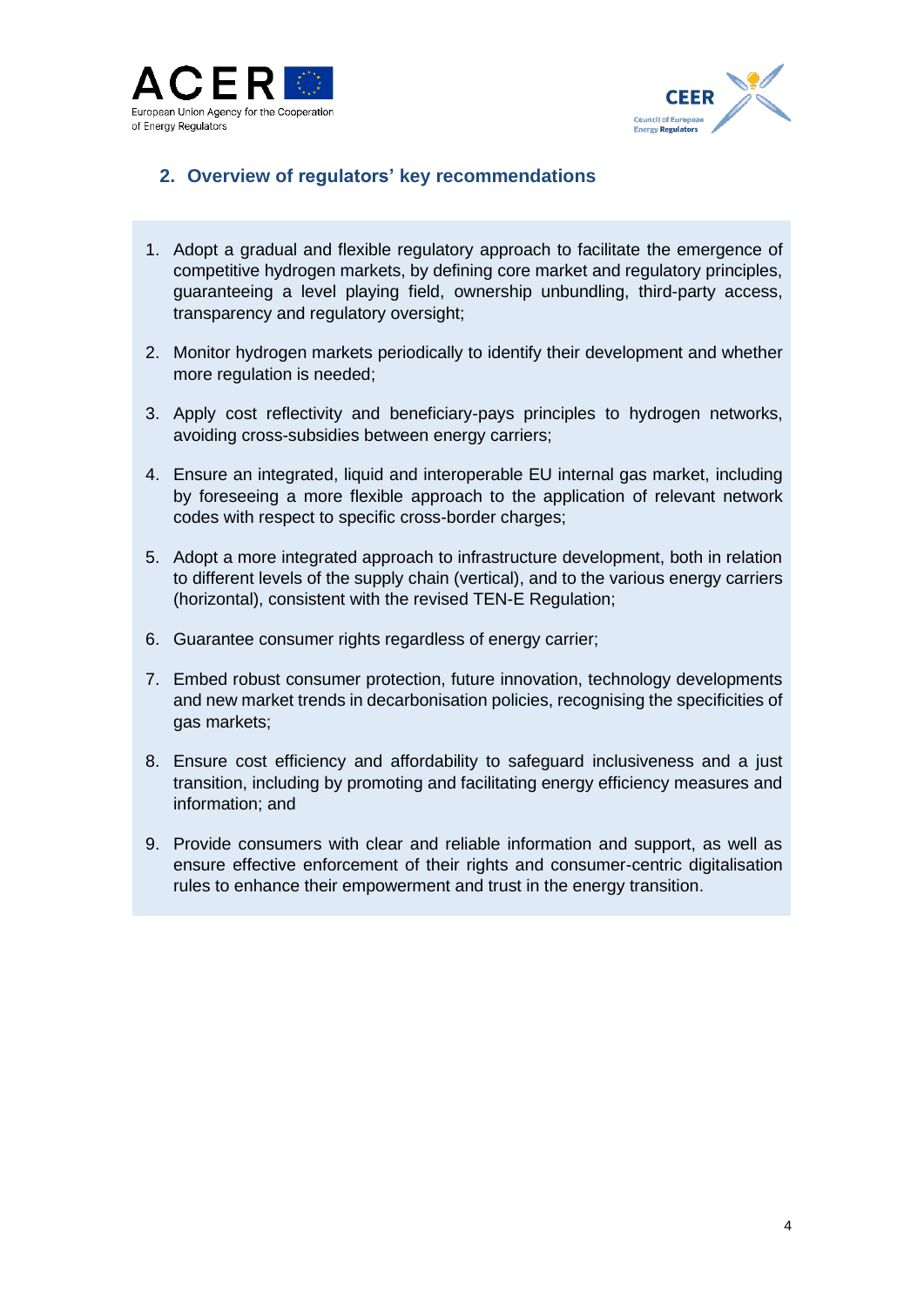



# **3. Enabling gradual and flexible regulation for hydrogen**

**#1 Adopt a gradual and flexible regulatory approach to facilitate the emergence of competitive hydrogen markets, by defining core market and regulatory principles, guaranteeing a level playing field, ownership unbundling, third-party access, transparency and regulatory oversight**

The regulation of the hydrogen sector<sup>3</sup> presents great challenges as this sector, for a large part, is yet to be established. On the one hand, it is important to establish key regulatory principles, at an early stage, to reduce uncertainty for investors and provide protection to consumers. On the other hand, we must acknowledge that we do not know how the hydrogen sector will evolve in terms of consumption, production and consequentially network infrastructure. Therefore, ACER/CEER believes a **gradual approach to the regulation of the hydrogen sector**, in line with the evolution of the market and infrastructure, is best suited to enable the development of this sector<sup>4</sup>.

In an initial step, **the European Commission's Hydrogen and Decarbonised Gas Market Package<sup>5</sup> should define the following core market and regulatory principles and may, on some aspects, include minimum requirements for all Member States<sup>6</sup> .**

- **Market principles:** preserve the longstanding European model for energy markets, by promoting an open, competitive and non-discriminatory level playing field for future renewable and low-carbon hydrogen markets that facilitates and attracts investment, distinguishing clearly between market-based (production/supply) and natural monopoly (transmission/distribution) activities.
- **Vertical unbundling rules:** uphold ownership unbundling as the target model for future dedicated hydrogen transmission infrastructure operators, by introducing unbundling separation between market-based and natural monopoly activities, with accounting separation as a minimum and working gradually towards the target model; the type of transitional unbundling should depend on the level of maturity of the hydrogen sector (with less stringent unbundling rules for small hydrogen network operators under a certain threshold), independently of types of unbundling used in the gas sector; temporary exemptions should only be used under very strict conditions to be assessed by the national regulatory authority (NRA).
- **Horizontal unbundling rules:** allow gas network operators to also become hydrogen network operators, subject to NRA approval and mandatory separate

<sup>&</sup>lt;sup>3</sup> By hydrogen sector, we mean the market and infrastructure for 'pure' hydrogen, not blended with natural gas.

<sup>&</sup>lt;sup>4</sup> The gradual approach for the development of the hydrogen sector was first presented in the **ACER/CEER** [White Paper "When and How to Regulate Hydrogen Networks?,](https://documents.acer.europa.eu/Official_documents/Position_Papers/Position%20papers/ACER_CEER_WhitePaper_on_the_regulation_of_hydrogen_networks_2020-02-09_FINAL.pdf) 9 February 2021.

<sup>5</sup> [https://ec.europa.eu/energy/topics/markets-and-consumers/market-legislation/hydrogen-and](https://ec.europa.eu/energy/topics/markets-and-consumers/market-legislation/hydrogen-and-decarbonised-gas-market-package_en)[decarbonised-gas-market-package\\_en](https://ec.europa.eu/energy/topics/markets-and-consumers/market-legislation/hydrogen-and-decarbonised-gas-market-package_en) – released on 15 December 2021, just as this paper was entering final steps for publication.

<sup>6</sup> The [ACER/CEER White Paper on "When and How to Regulate Hydrogen Networks?"](https://eu-central-1.protection.sophos.com/?d=europa.eu&u=aHR0cHM6Ly9kb2N1bWVudHMuYWNlci5ldXJvcGEuZXUvT2ZmaWNpYWxfZG9jdW1lbnRzL1Bvc2l0aW9uX1BhcGVycy9Qb3NpdGlvbiUyMHBhcGVycy9BQ0VSX0NFRVJfV2hpdGVQYXBlcl9vbl90aGVfcmVndWxhdGlvbl9vZl9oeWRyb2dlbl9uZXR3b3Jrc18yMDIwLTAyLTA5X0ZJTkFMLnBkZg==&i=NTk2NThjYjA2MjIyNWExMWRkZjI0ZjZm&t=aXpQM0h2Yjc5ODZwdlZod3hVWlBWek9qM2RoWWZxamhNcVBYN3BIczlBQT0=&h=ac8e33e0679d48a3ae8eb4fc78476460) proposes to allow temporary exemptions for existing and new local private hydrogen infrastructure that is operated and used similarly to the current situation (e.g. point-to-point connections between production and demand) and as long as there are no signs to consider this local infrastructure an essential facility with a possible risk of abuse of a dominant position.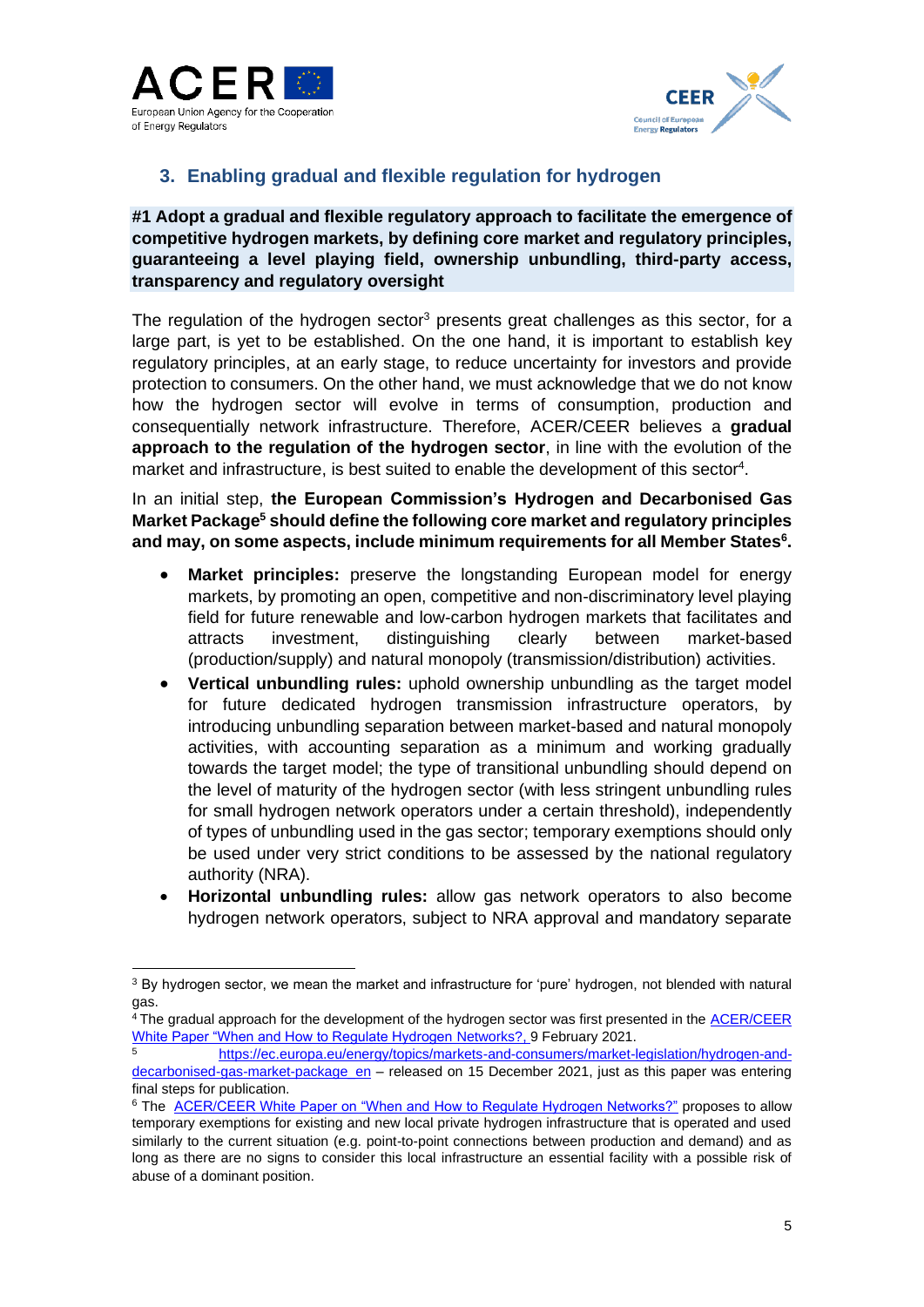



accounting between gas and hydrogen infrastructure and activities in order to ensure transparency and efficient tariff-setting.

- **Third Party Access (TPA):** let Member States decide the type and implementation of non-discriminatory TPA for hydrogen infrastructure, in analogy to the current gas storage regulation (negotiated vs. regulated TPA).
- **Transparency:** ensure network users are informed by hydrogen infrastructure operators of the services offered and under which technical and commercial conditions (including the tariffs applied).

These market and general regulatory principles have delivered significant benefits to consumers in European energy markets over the last decade. Clarifying them from the outset also for the hydrogen sector would provide certainty and predictability regarding the type of network regulation that will be applied and under which market circumstances. This will help market participants in their investment decisions.

It is worth recalling that the development of the regulatory framework for the electricity and natural gas sectors, which were already mostly fully operational when the EU started to legislate on it, took place in an evolutionary, gradual and flexible way. Indeed, although the general regulatory principles were already defined in the first Gas Directive of 1998, regular reviews took place over the course of 10 years to refine the European energy sector regulation in detail.

Regulators recognise the need for flexibility and adaptability of regulatory principles in specific situations to facilitate decarbonisation and the emergence of a renewable and low-carbon hydrogen sector. A gradual and flexible regulatory approach could facilitate the development of hydrogen infrastructure initiatives in specific circumstances and could enable the mobilisation of financial and technical resources, in particular in the first phase of the hydrogen sector. Under this approach, **temporary exceptions to the core market and regulatory principles might be justified**. As regards TPA, NRAs could apply the following exemptions:

- **Exemptions for closed distribution systems** from regulated TPA (if this is applied) in analogy to Article 28 in Directive 2009/73/EC; and
- **Special provisions to require Member States to enable direct lines** in analogy to Article 38 (Direct lines) in Directive 2009/73/EC.

As regards unbundling, regulators underline the need **to safeguard a market-based approach** for production and supply activities. Ownership unbundling shall be the target model for hydrogen transmission network operation activities, requiring **NRA approval for any temporary and time-limited exemptions**, **under strict conditions** to be assessed by NRAs taking into account national market situations. NRAs could apply the following additional exemptions:

- Allow transmission and distribution system operators (**TSOs/DSOs) to carry out small-scale non-commercial innovative projects also in non-regulated activities** to support the development of the hydrogen sector;
- **Consider investment and management of power-to-gas installations as market-based activities open to competition** and only allow involvement of system operators for **efficient, reliable and secure network operations** in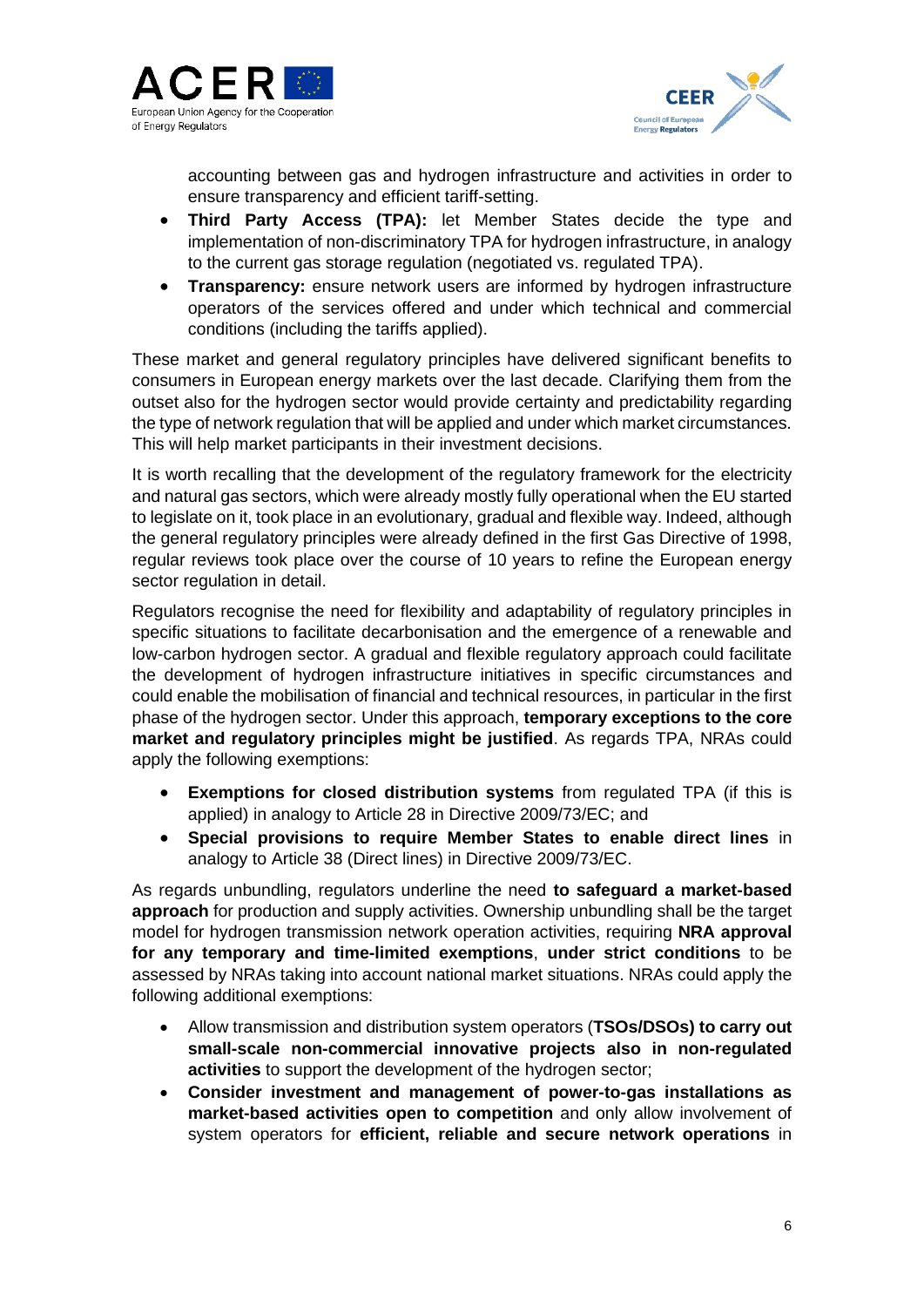



development and operation of power-to-gas installations in exceptional cases in analogy to Article 36 and 54 in Directive (EU) 2019/9947; and

• Allow **temporary exemptions for ownership unbundled (OU) gas TSOs** regarding hydrogen production (for both blending and hydrogen-only networks), allowing the **holding company of an OU gas TSO to control a** hydrogen **production company for a limited time period only, under specific conditions to be decided by NRAs** taking into account the structure of the market and the willingness of the market to invest.

Given the fact that national market conditions may evolve differently between Member States as the development of a hydrogen sector may occur at different speeds, **Member States could further specify regulation according to national circumstances**. This should be closely related to and in line with the defined market and general regulatory principles at European level. Member States could include a section on hydrogen in their five-year revision of the National Energy and Climate Plans (NECPs) as these policymaker plans serve to give the direction and pace of decarbonisation at national level. These plans would provide valuable input to monitor the development of the hydrogen sector.

## **#2 Monitor hydrogen markets periodically to identify their development and whether more regulation is needed**

Careful market monitoring and analysis can help to keep track of the development and market circumstances of the hydrogen sector. **The development of the hydrogen sector should be periodically monitored** by NRAs to identify the possible need for adaptation of the regulatory framework. NRAs should also be empowered to **oversee the hydrogen sector in order to ensure compliance** with the unbundling, TPA and transparency provisions, as well as for the granting of exemptions and application of temporary provisions. NRAs should also be tasked to support Member States in the analysis of the type of TPA and unbundling to be applied. At European level, it is important that ACER monitors the hydrogen sector and to have a role in case of crossborder issues.

Market monitoring should also be able to catch abusive behaviour as defined in REMIT<sup>8</sup> and that cannot be avoided by infrastructure regulation or market. For well-functioning markets, and to remain consistent with the Gas Directive<sup>9</sup>, hydrogen will need to be considered a wholesale energy product, just like electricity or gas.

## **4. Ensuring a level playing field in a decarbonised and integrated energy system**

**#3 Apply cost reflectivity and beneficiary-pays principles to hydrogen networks, avoiding cross-subsidies between energy carriers**

<sup>7</sup> For more details see [ACER-CEER Regulatory Treatment of Power-to-Gas "European Green Deal"](https://www.ceer.eu/documents/104400/7155350/Regulatory+Treatment+of+Power-to-Gas/b7cd60de-aa3f-4621-f907-06774a54b08d)  [Regulatory White Paper series \(paper #2\),11 February 2021.](https://www.ceer.eu/documents/104400/7155350/Regulatory+Treatment+of+Power-to-Gas/b7cd60de-aa3f-4621-f907-06774a54b08d)

<sup>&</sup>lt;sup>8</sup> Regulation (EU) 1227/2011 on wholesale energy market integrity and transparency.

<sup>9</sup> Directive 2009/73/EC of the European Parliament and of the Council of 13 July 2009 concerning common rules for the internal market in natural gas and repealing Directive 2003/55/EC.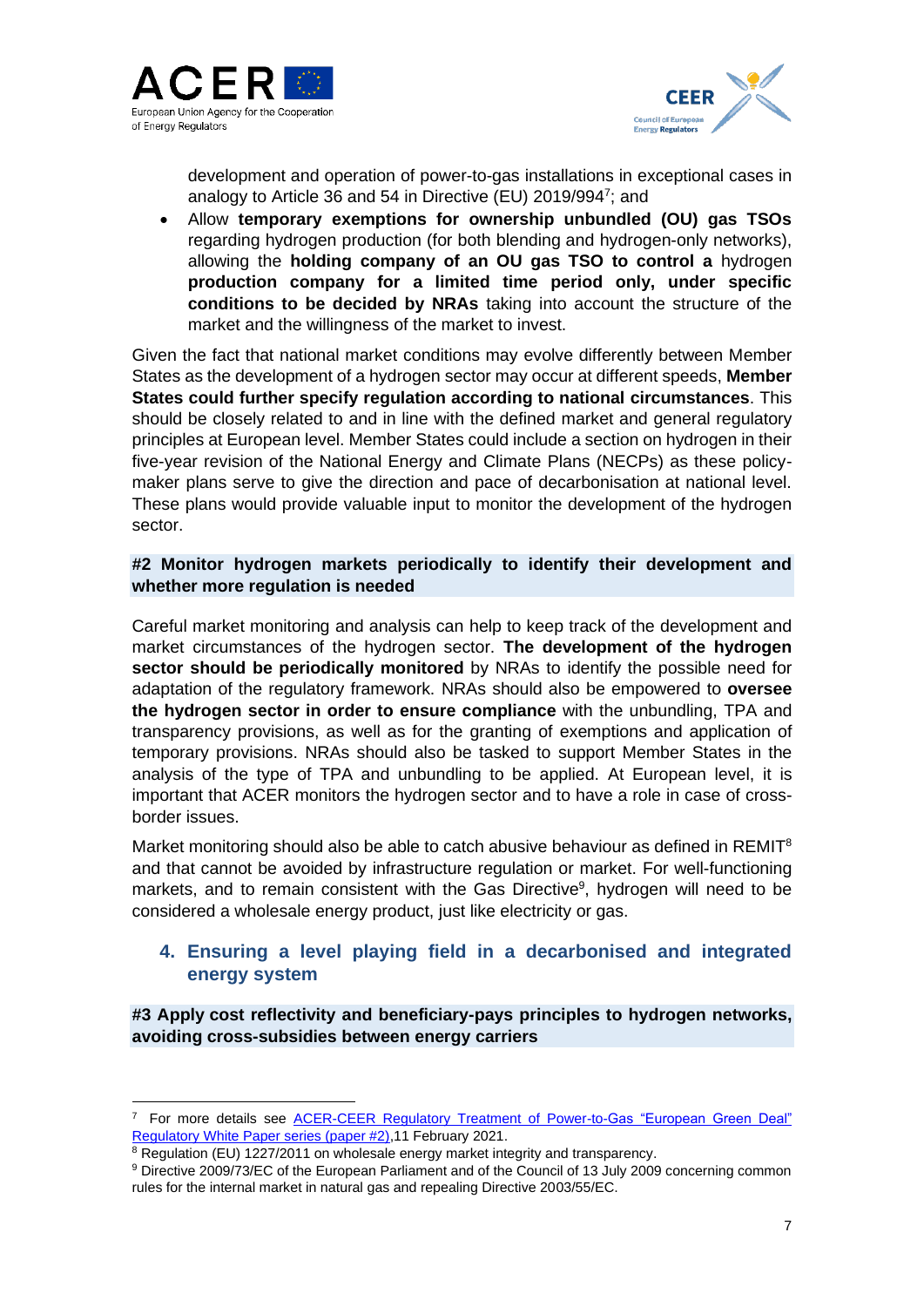



**ACER and CEER have always promoted the cost reflectivity and beneficiary-pays principles when setting network tariffs.** Although cross-subsidies can be a tool to achieve certain policy goals, regulators' preference is typically towards non-distortive instruments, in particular, those financed by general taxation. While some forms of crosssubsidisation are explicitly aimed at reaching specific regulatory objectives (e.g. promoting a more efficient use of the network) and are thus less of a concern, the case for avoiding cross-subsidies is particularly strong when different types of users within the same sector, or between different sectors, are involved.

With particular regard to different energy vectors, regulators believe that such principles should also be applied to hydrogen networks, meaning that their **costs should only be borne by their respective users**. In the long-term, such an approach fosters the efficiency of infrastructure operators and reduces the risk of over-investment (by removing one possible form of undue socialisation of costs) and **creates a level playing field between different energy carriers by providing realistic price signals**. It is important to note that, under certain conditions (e.g. where hydrogen consumers are mostly industrial, while gas customers are mainly households), cross-subsidies between different energy carriers might also result in cross-subsidies between different types of users.

However, in order to foster the emergence of a decarbonised energy system, some form of support might be needed in the early phase of its development. As regards the hydrogen sector and considering its potential contribution to decarbonisation, Member States may decide to build hydrogen infrastructure in advance, i.e. before hydrogen demand and supply are fully developed. At such an early stage of sector development, recovering the cost of hydrogen infrastructure from hydrogen users only might be challenging, as it might lead to non-affordable prices and hinder the development of the sector.

An option to address the high initial unit costs would be to introduce inter-temporal crosssubsidies, i.e. designing mechanisms whereby a share of cost recovery would be shifted later in the future and be borne by later users of the hydrogen network.

In addition, to facilitate the financing of such infrastructure developments, instruments funded by general taxation that allow for an efficient and equitable distribution of costs could be adopted, given the environmental benefits of decarbonisation for society as a whole; resources coming from the EU Emissions Trading System (ETS), thus better reflecting the polluter pays principle, could also be used.

## Furthermore, as a rule, **ACER and CEER consider that cross-subsidies between users of different networks (also referred to as cost mutualisation) should be avoided**.

If, nevertheless, policy makers opt for cross-subsidies to promote the development and deployment of hydrogen, their aim should be to reach the societal objectives of decarbonisation, energy efficiency and energy affordability as a whole, and their design should not jeopardise other policy goals such as ensuring security of supply or safeguarding vulnerable customers in the gas market. Given the significant burden that cross-subsidies would likely place, over time, on customers that remain connected to the gas network, ACER and CEER consider that **an appropriate regulatory framework for temporary derogations to the principle of avoiding cross-subsidies should be developed at the outset and enforced**. Such a framework should be based on specific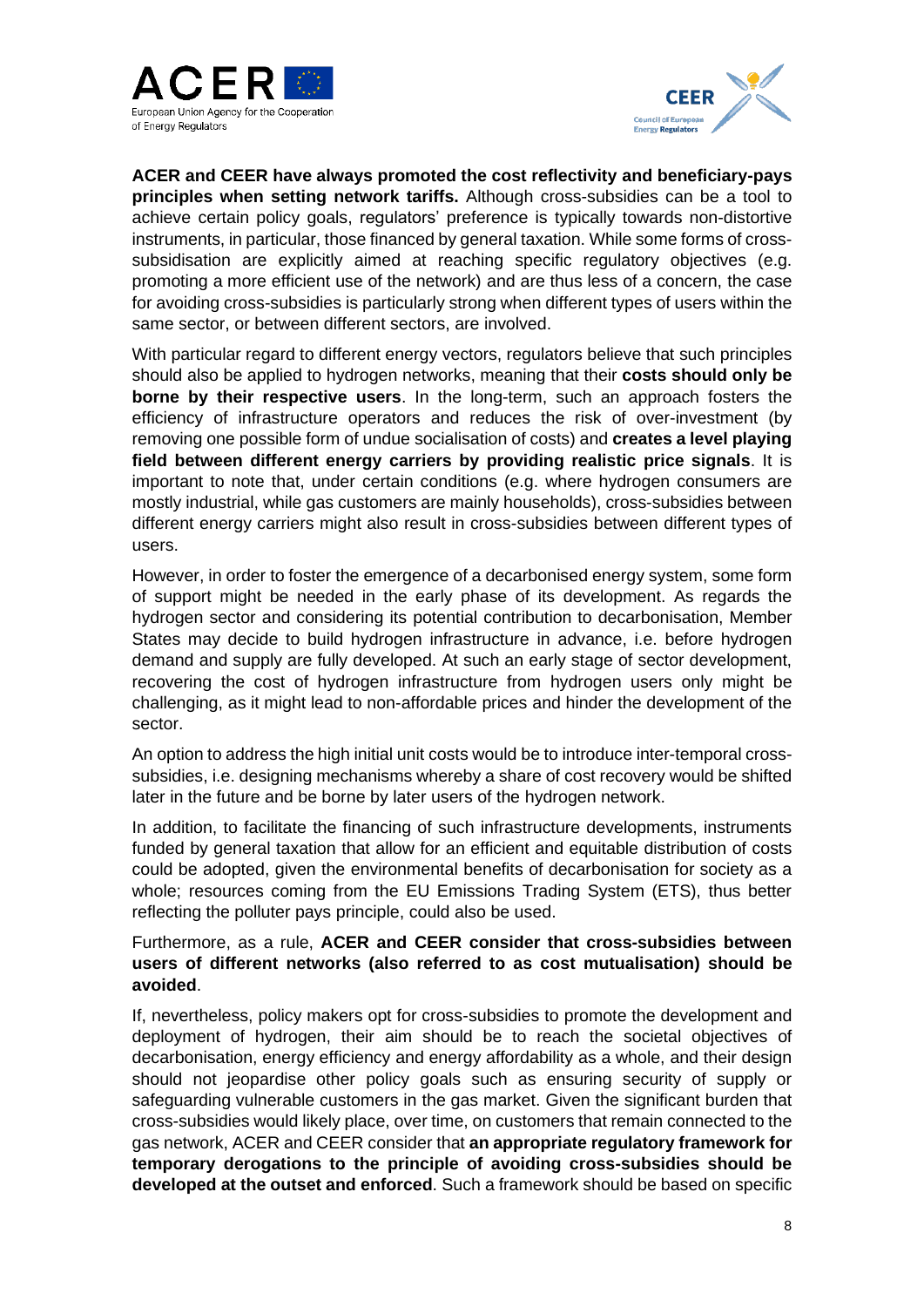



tools and conditions including at least **NRA oversight**, under strictly justified conditions, and **limited extension** in both scope and time, as well as:

- An **analysis methodology** to check if hydrogen infrastructure will also benefit the current gas consumers in the future and whether it will have a limited impact on household gas consumers;
- **Transparency** on the economic and policy rationale of the measure and, for each user of the network, on the amount of cross-subsidisation;
- **Application of an unbundling regime** between the network activities benefitting from subsidies and those contributing to the subsidisation (e.g. methane vs. hydrogen), in case they are performed by the same entity, to allow for the transparent identification of the respective costs; and
- **Allocation of costs** of hydrogen developments to ensure gas cross-border points are not impacted, to safeguard market integration. As regards hydrogen developments with a potential cross-border impact, the NRAs of adjacent Member States could agree on some forms of mutual cross-subsidisation based on a methodology similar to cross-border cost allocation, but in no case should such a decision impact the tariffs applied at gas cross-border points.

To perform the aforementioned analysis, it is important to identify the sectors and activity(ies) within the value chain that would benefit the most from support schemes, to improve the competitiveness of the decarbonised energy carrier (incentives granted for infrastructure development are one option, but other solutions such as support of production activities might prove to be more effective). An integrated system perspective is needed to find the optimal design for support schemes, while not producing unintended consequences or perverse incentives; e.g. the promotion of green hydrogen should not jeopardise the direct use of renewable energy in the electricity sector.

It should be decided which categories of users (e.g. industrial vs. households, gas vs. electricity) should contribute to the support schemes; also investigating if, and to what extent, such users might become beneficiaries in the future; e.g. if they are likely to switch their consumption from natural gas to hydrogen. In this respect, transparency about the economic and policy rationale, as well as on the amount of cross-subsidisation, is key. Also, the optimal form such cross-subsidies might take should be decided; e.g. as additional levies charged to network users or directly to customers or, in the case of repurposing, as an unmotivated deviation from the residual cost approach (the specific residual value in the Regulatory Asset Base – RAB) in setting the transfer value. The latter would entail a structural cross-subsidy between consumers of different networks, which is why ACER and CEER consider it a least-preferred option.

Homogenous cost-benefit analyses (CBA) conducted with an integrated energy system perspective are essential to the design of any cross-subsidy mechanism, while allowing a level playing field between various decarbonised energy carriers.

## **#4 Ensure an integrated, liquid and interoperable EU internal gas market, including by foreseeing a more flexible approach to application of relevant network codes regarding cross-border charges**

In addition to fostering the emergence of renewable and low-carbon gases, the reexamination of the current gas market regulatory framework should also **ensure an**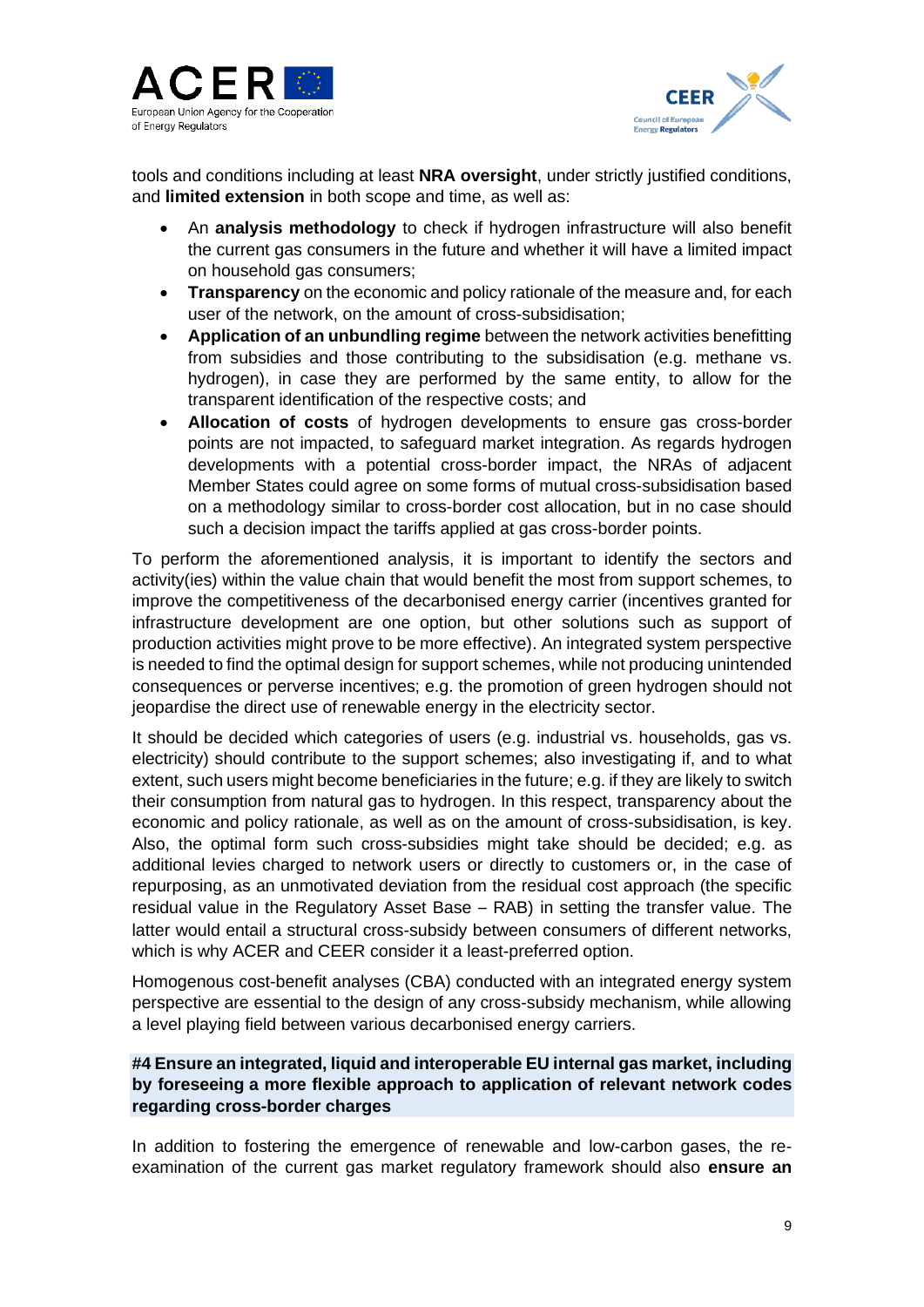



**integrated, liquid and interoperable EU internal gas market**. In this respect, the current entry-exit system model, coupled with Regulation (EU) 2017/460 provisions on capacity-based charges to be applied at cross-border points, is designed to promote cost-reflectivity and makes regional market mergers the only currently available option to remove cross-border charging.

While regulators agree that cost reflectivity is a fundamental principle to design network tariffs, our view is that targeted deviations could be envisaged to allow for other policy objectives, such as fostering cross-border trade to be more effectively pursued. From a broader perspective, further market integration could be achieved through a **more flexible approach to the application of the relevant network codes with respect to cross-border charges**; e.g. allowing the reserve price in cross-border capacity allocation to be reduced, on the basis of an agreement between the concerned NRAs. Such an approach should acknowledge the significant relevance, in the design and evaluation of reference price methodologies, of the principle of ensuring that the resulting reference prices do not distort cross-border trade.

As regards regional market integrations, both in terms of market mergers and other types of cross-border arrangements, they require considerable efforts by the involved parties, with one main point of discussion being the allocation of costs previously recovered at cross-border points: as a consequence of market integration, one or more cross-border points become non-bookable; hence, TSO revenues have to be collected at other points, which leads to a potential redistribution across the involved Member States. The design of Inter-TSO Compensation (ITC) mechanisms is, therefore, a crucial step in the integration agreement, with key decisions including the share of revenues to be reallocated and the methodology for allocation. In this respect, **common principles for an effective ITC mechanism could be set**.

Concerning the share of revenues, **compensations via an ITC mechanism should be limited to revenues which were previously recovered from cross-border users at cross-border points**, as they can be clearly identified, in line with recent supranational mergers (e.g. between Estonia, Finland, and Latvia, and the merger between Belgium and Luxembourg).

Once the overall amount of revenues is defined, the ITC mechanism should determine the way in which it is allocated to each Member State, i.e. the amount of compensation for each party involved in the agreement. Options include setting the amount ex-ante based on common criteria, or relying on ex-post market dynamics (e.g. net cross-border flows) as a proxy to define the contribution of each Member State.

To foster regional market integration, it is crucial to **assess potential mergers not only by the effects on wholesale prices, but also from a wider perspective including benefits** for consumers in terms of, for example, lower transaction costs, increased market liquidity, and enhanced security of supply.

A CBA could be used as a basis to define the compensations between the newly integrated systems and could also serve as a tool to assess the impact on adjacent markets not involved in the agreement.

Lastly, regulators believe that efforts should be made in ensuring that infrastructures are efficiently utilised, with a view to providing a level-playing field between users of different types of infrastructure. In this respect, certain costs may be redistributed within the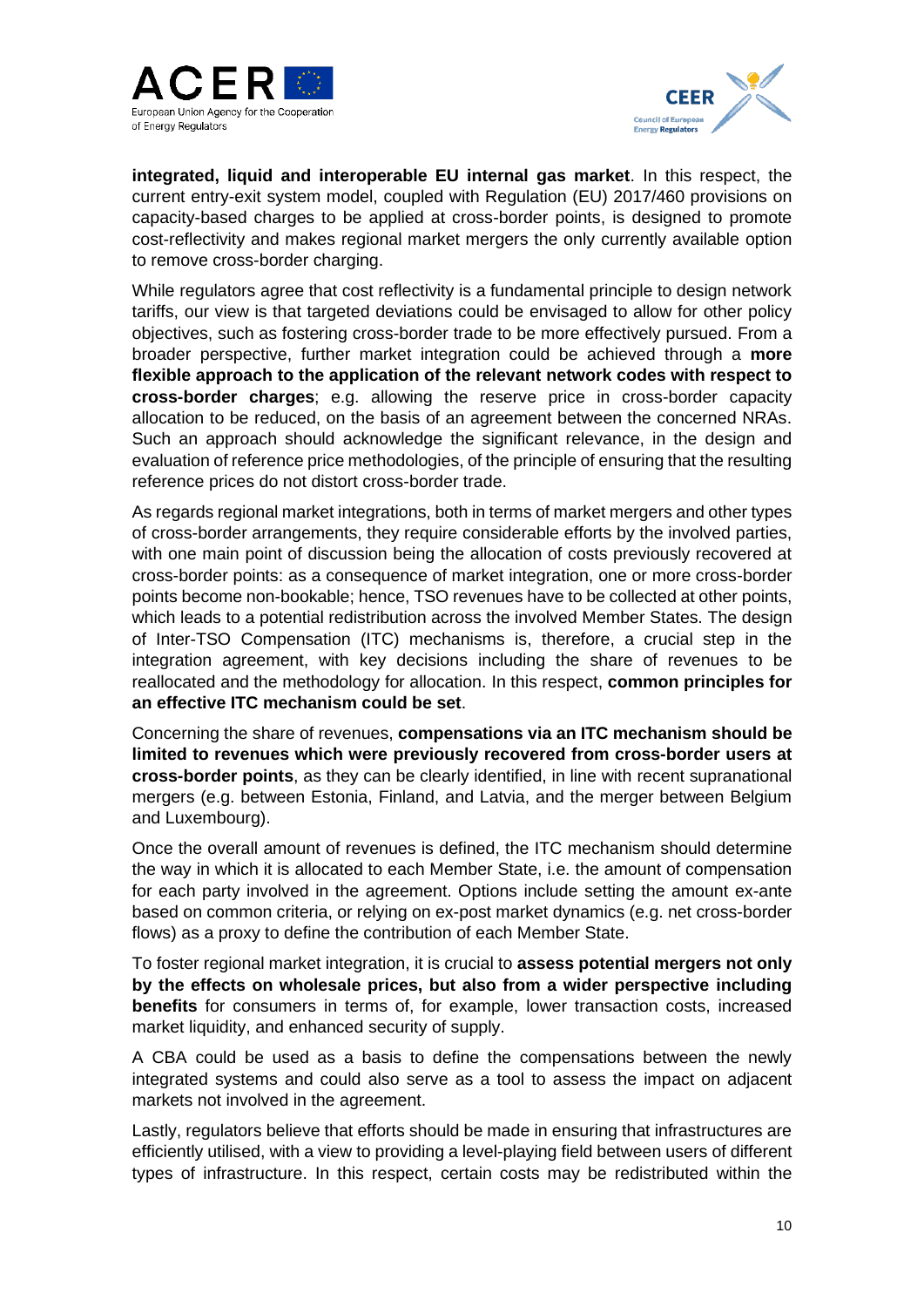



system in a non-discriminatory manner, while ensuring that there are no cross-subsidies between transmission, distribution, storage, Liquefied Natural Gas (LNG) and supply activities.

## **#5 Adopt a more integrated approach to infrastructure development, both in relation to different levels of supply chain (vertical), and to various energy carriers (horizontal), consistent with the revised TEN-E Regulation**

In addition to who should bear the cost of an infrastructure when it is used (see above #3 and #4), the development of new infrastructure projects in the gas and hydrogen sectors also raises the question of **who should bear the risks** related both to its commissioning and to demand not meeting expectations at the time of the investment decision.

Typically, in unregulated markets, such risk is mainly on the project promoter, which is compensated through higher remuneration when the demand materialises. In regulated markets, while there are cases where risk is on the project promoter (e.g. TPA exemptions) or on future users of the infrastructure (e.g. binding commitments), the solution typically adopted by regulators is to provide higher certainty/lower risk (to ensure the project is realised) and lower remuneration (to grant affordable tariffs), thereby shifting the burden to the final customers through revenue compensation mechanisms (this particularly holds for the transmission activity). Under such a framework, principles for infrastructure development and revenue-setting methodologies should be consistent, and **regulatory oversight is crucial to ensure a prudent and no-regrets approach, avoiding the risk of over-investment**.

Such considerations are particularly relevant for the development of new infrastructure for renewable gases, like hydrogen, including the case for repurposing existing gas infrastructure. The hydrogen sector is at an early stage of development, facing several uncertainties, and needed infrastructure is expected to be costly. European regulators thus recommend that the **development of hydrogen assets should be based on proven needs for an integrated energy system** and chosen among the **most costefficient solutions for consumers after having considered several future decarbonisation scenarios based on the NECPs**.

The progressive integration and emergence of new energy markets also makes infrastructure more interdependent, **requiring an integrated approach to infrastructure network planning**, both in relation to the **different levels of the supply chain (vertical), and to the various energy carriers (horizontal)**. On the need for such an integrated approach, as well as on the governance of the processes for the Ten-Year Network Development Plan (TYNDP) and the National Development Plans (NDPs), regulators have already called for improvements in the context of the revision of the TEN- $E$  Regulation<sup>10</sup>.

From a **vertical integration** perspective, one question is how to consider the distribution level and potential decentralised injections of renewable and low-carbon gases within the planning process. Regulators do not see the need to mirror mandatory DSO NDPs

<sup>&</sup>lt;sup>10</sup> For more details see **ACER-CEER** "Position on Revision of the Trans-European Energy Networks [Regulation \(TEN-E\) and Infrastructure Governance",](https://www.ceer.eu/documents/104400/-/-/c4f763dd-27e7-7113-9809-1ec50f530576) 19 June 2020, and ["Position on Improving the](https://www.ceer.eu/documents/104400/-/-/d83e6f21-ab19-bc92-25f1-5f7c70cac6ba)  [Regulation on Guidelines for Trans-European Energy Networks \(TEN-E\) Regulation"](https://www.ceer.eu/documents/104400/-/-/d83e6f21-ab19-bc92-25f1-5f7c70cac6ba), 5 March 2021.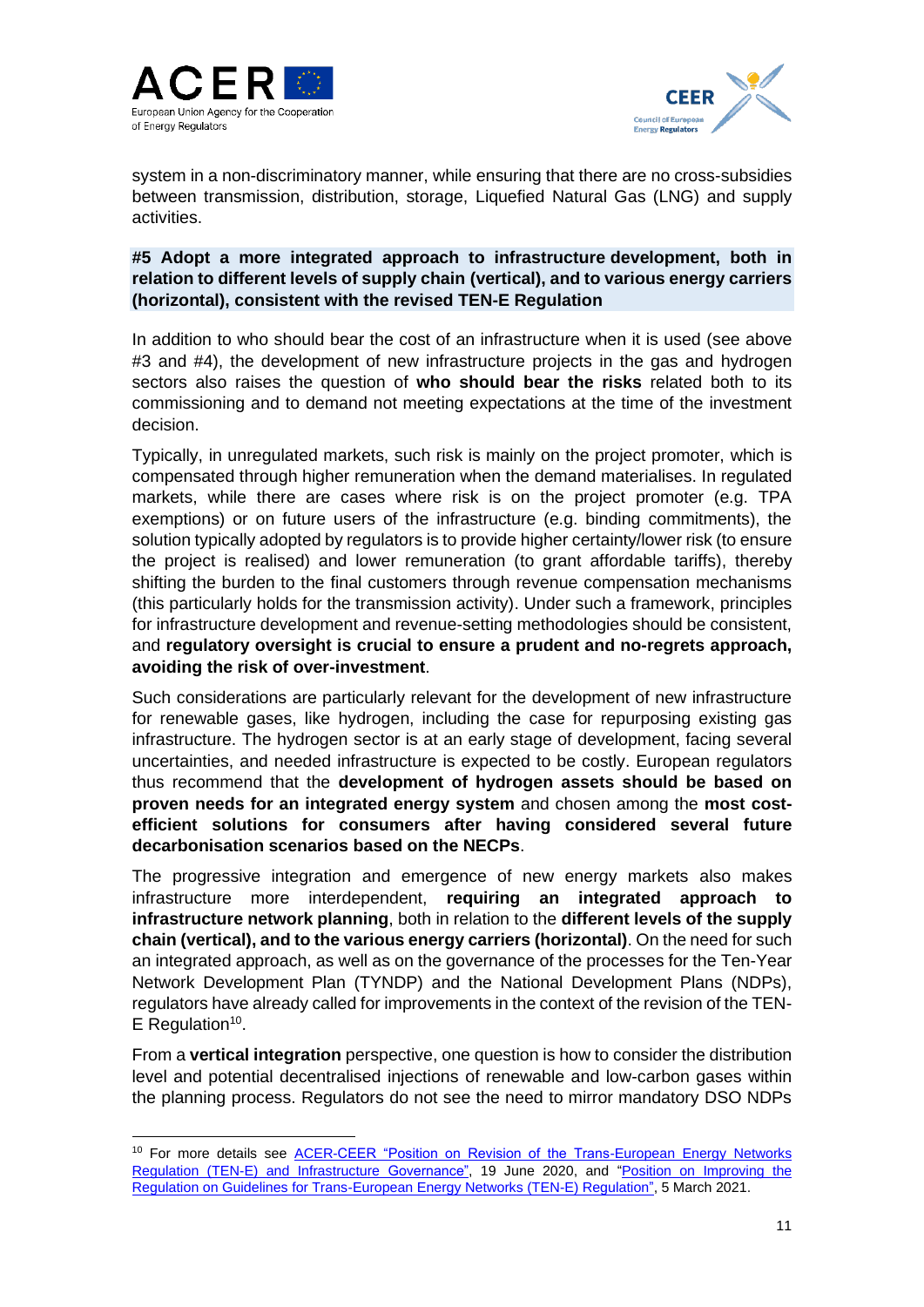



from the Clean Energy Package, as several differences exist in terms of role, number, and dimension of gas DSOs in each Member State leading to diverging views over the benefits of an EU-wide approach. With respect to the Hydrogen and Decarbonised Gas Market Package, regulators advocate including in the TSO NDPs the information from the distribution level which potentially affects planning at transmission level. In this respect, relevant **gas DSOs should at least be included in the joint scenario development process undertaken by the TSOs for the purpose of gas NDPs**. Their main projects having an impact on the transmission level (such as reverse flows from distribution to transmission) should be considered for network planning purposes.

With regard to decentralised developments such as power-to-gas installations or local production, these might have an impact on the transmission and distribution levels, such as requiring additional investments to enable safe and efficient operations. In this respect, questions arise on whether a more centralised approach to planning would yield greater system efficiency compared to a fully autonomous planning by market participants. Examples related to such questions include finding the optimal location of such installations, including those aimed at the conversion between energy carriers, with a view to avoiding or solving network congestion. This issue could be tackled by **asking relevant system operators (at TSO or DSO level) to identify and publish potential locations for the injection of renewable gases**. Also, as decarbonisation should come at least cost, careful consideration should be given to the planning of storage and powerto-gas solutions, including their assessment against potential alternatives that are suited to address a certain need (e.g. network reinforcements). In this context, **regulators might investigate the possibility of specific investment signals**; for example, in the way network tariffs are designed, taking into consideration the need to be technologically neutral and to minimise overall energy system costs.

From a **horizontal integration** perspective, as regards the planning of hydrogen developments at national level, NRAs have already expressed their concern that if such projects (including those developed by non-regulated entities) are not part of the NDPs (which are the basis for the TYNDP), the lack of NRA competence with respect to hydrogen might lead to a lack of regulatory oversight vis-à-vis ENTSOG, which shall be mandated to include hydrogen projects in its TYNDP according to the proposal for a revised TEN-E Regulation<sup>11</sup>. To strike the right balance between a gradual and flexible regulatory approach for hydrogen and the need for strong coordination in planning, gas and, where relevant, electricity **NDPs should, at least, take into account hydrogen developments for scenario and modelling purposes**, and the role of the NDPs of gas network operators should be extended to also **identify assets that could be converted for the transport of hydrogen**. Once hydrogen regulation is fully in place, **regulated hydrogen infrastructure should be part of a NDP** planning process subject to NRA approval.

In addition to the joint scenario development for electricity and gas NDPs, there are also clear benefits in further **integrating the project assessment stage** for gas and electricity, as well as, potentially, hydrogen projects. Needs identification could distinguish between "sector-" (or vector-) specific system needs, versus energy needs that can be fulfilled by different energy carriers. As an assessment of energy needs that

<sup>11</sup> Proposal for a Regulation of the European Parliament and of the Council on guidelines for trans-European energy infrastructure and repealing Regulation (EU) No 347/2013 (COM(2020) 824 final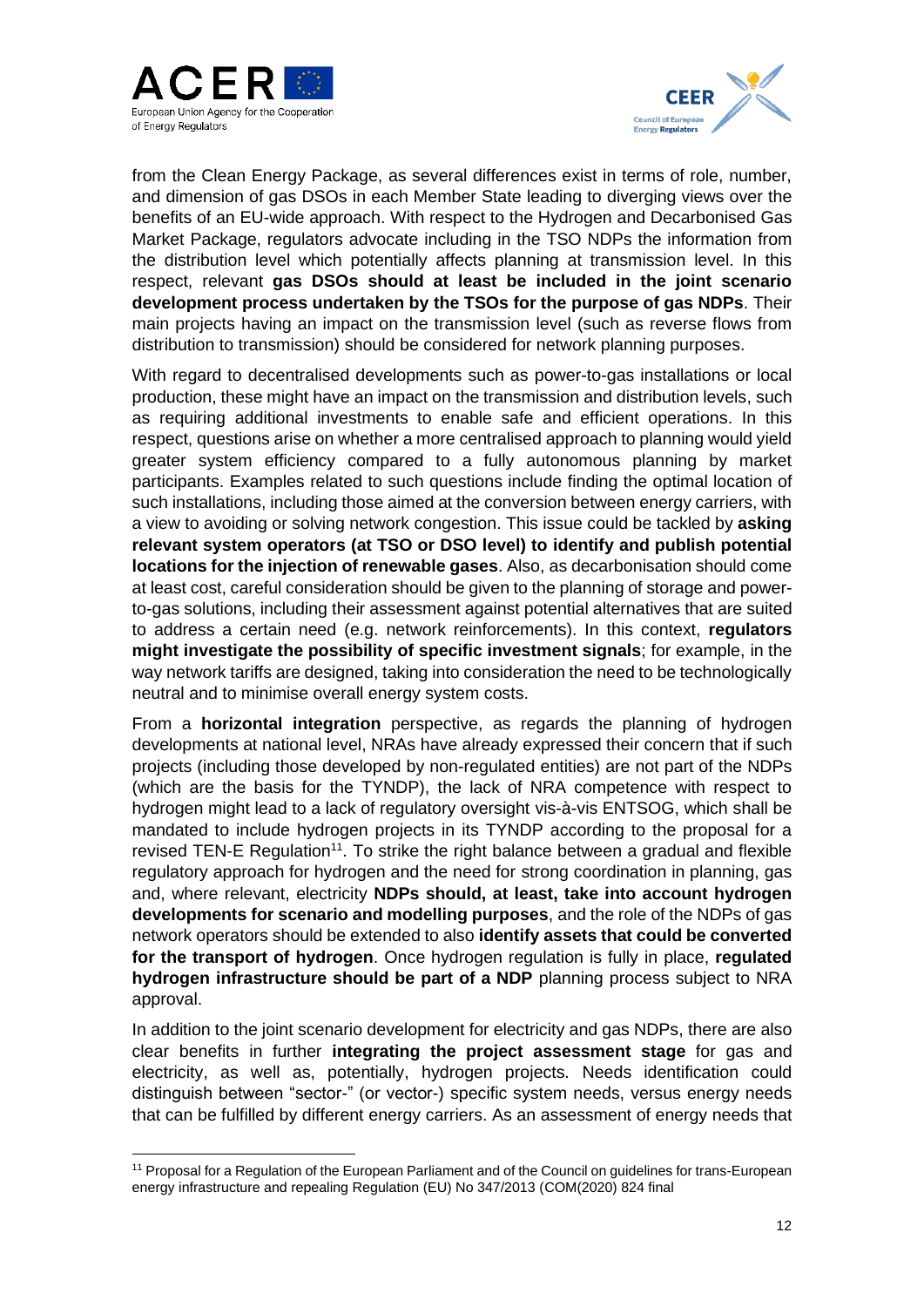



can be fulfilled by different energy carriers would have to be conducted jointly by TSOs in the context of the NDPs and, under that framework, projects competing for the same energy needs would be assessed by the NRA.

A **prerequisite for such joint assessment would be cross-sectoral CBAs**, with NRAs having a role in promoting their consistency from an integrated energy system perspective, including technological neutrality and the use of quantitative and/or monetised benefits.

On the potential inclusion of certain provisions on district heating in the Hydrogen and Decarbonised Gas Market Package, regulators believe that district heating and its regulation is an important element of the EU's energy transition. While there may be a limited scope for fully-fledged harmonisation, heat supply is already being affected by EU energy policies, and European energy regulators fully appreciate that more coordinated action at EU level is needed.

## **5. Empowering and protecting consumers for the energy transition**

#### **#6 Guarantee consumer rights regardless of energy carrier**

As the energy transition advances, customer rights (regarding free choice of supplier; market-based pricing; public service obligations; affordability; basic contractual rights; billing and billing information; comparison tools; switching; data protection, management and interoperability; single point of contact; out-of-court dispute settlement; vulnerable consumers and energy poverty; etc.) should be safeguarded regardless of the type of energy used, also acknowledging the role of gas for households' everyday needs in the medium term. Regulators welcome that consumer protection safeguards are reinforced for heating, cooling and domestic hot water customers in the proposed revision of the Energy Efficiency Directive, as part of the Fit for 55 Package<sup>12</sup>.

With that in mind, the provisions on **consumer rights and protection for gas consumers must be updated and brought into line with those adopted for electricity consumers in the context of the 2019 Clean Energy Package**, whilst considering technical differences between the electricity and gas sectors and differences between the respective market realities as well as the trajectory for decarbonisation of energy consumption in homes and buildings.

Equally, it is essential to **ensure coherence with the consumer proposals in the Fit for 55 legislative package**, including those in the Energy Efficiency Directive on billing, metering, single point of contact, alternative dispute resolution, protecting vulnerable customers and alleviating energy poverty. **Overlapping provisions across EU legal acts should be avoided, as it is important to have a clear, cohesive and consistent set of rules in one place to facilitate implementation and enforcement.**

**#7 Embed robust consumer protection, future innovation, technology developments and new market trends in decarbonisation policies, recognising the specificities of gas markets**

<sup>12</sup> [https://ec.europa.eu/commission/presscorner/detail/en/IP\\_21\\_3541](https://ec.europa.eu/commission/presscorner/detail/en/IP_21_3541)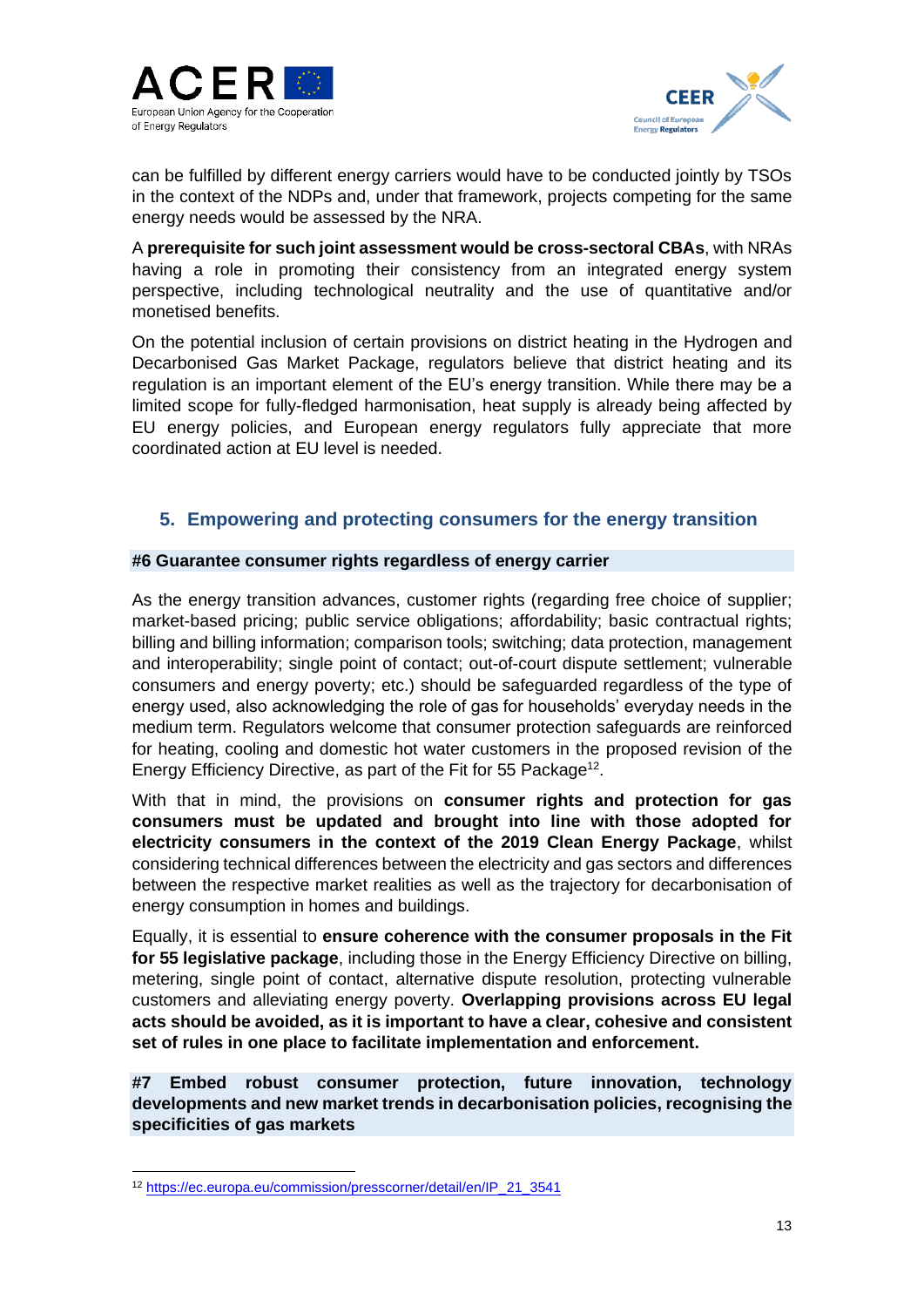



We strongly believe that the retail market and consumer provisions for the decarbonised gas sector must be **adapted and revised to allow for effective consumer protection, future innovation, technology developments and new market trends, in particular the emergence of new types of renewable and low-carbon gases**. Furthermore, given the level of uncertainty and maturity of renewable and low-carbon gas technologies and their deployment for household consumers, **discretion should be left to Member States regarding when and how to apply innovation-dependent provisions, based on socio-economic cost-benefit assessments** (e.g. dynamic prices, energy communities, demand response, smart meters, etc.). For example, when considering a fuel mix disclosure for gas(es), the provision of information on renewable gas requires the implementation of an effective, efficient and reliable system of guarantees of origin (GOs), offering economic benefit and certainty for consumers. A **precondition for an effective GO system for gas is the introduction of a comprehensive terminology for different types of gases**. Based on that, GOs as described in Article 19 of the Renewable Energy Directive<sup>13</sup> should cover all types of gases, while leaving space for Member States to decide on how to best make use of a gas GO system in their respective markets.

**#8 Ensure cost efficiency and affordability to safeguard inclusiveness and a just transition, including by promoting and facilitating energy efficiency measures and information**

**Efficient costs** for the development and maintenance of energy (electricity, gas, hydrogen, heating) networks and for the sustainable energy transition **must be shared fairly and equitably among their respective users**. The importance of **respecting the cost reflectivity and beneficiary-pays principles** when setting network tariffs paid by consumers has been emphasised in Recommendation [#3](#page-3-0) above. Moreover, as outlined in the CEER-BEUC 2030 Vision for Energy Consumers<sup>14</sup>, charges to consumers **should be clear and kept to reasonable levels,** ensuring value for money at a level consistent with funding the investments needed to develop and maintain these networks. In particular, **policy makers should conduct a "distributional impact assessment" of planned policies** on consumers, to ensure that actions to decarbonise the energy system **do not put an unreasonable extra burden on consumers,** particularly those in vulnerable situations.

The proposals in the Fit for 55 Package, which range from energy to transport to buildings, whilst paving the way to climate neutrality, will likely have a **major financial impact on consumers and markets**. In particular, the extension of the ETS scheme to fuels consumed in buildings will weigh heavily on the bills of current gas consumers. **Support measures to be financed by the proposed Social Climate Fund must be practicable and delivered effectively and equitably.** Indeed, taken in conjunction, the proposed indicative target of 49% renewables in buildings, new ETS obligations for building fuels and an annual average increase of 2.1 percentage points on the share of renewables (and waste heat and cold) in district heating and cooling, will place significant pressure on all groups of household consumers. **Consumers will require** 

<sup>&</sup>lt;sup>13</sup> Directive (EU) 2018/2001 of the European Parliament and of the Council of 11 December 2018 on the promotion of the use of energy from renewable sources

<sup>14</sup> "CEER-BEUC 2030 Vision for Energy Consumers: LET'S ASPIRE!", 13 October 2020, [https://www.ceer.eu/1932.](https://www.ceer.eu/1932)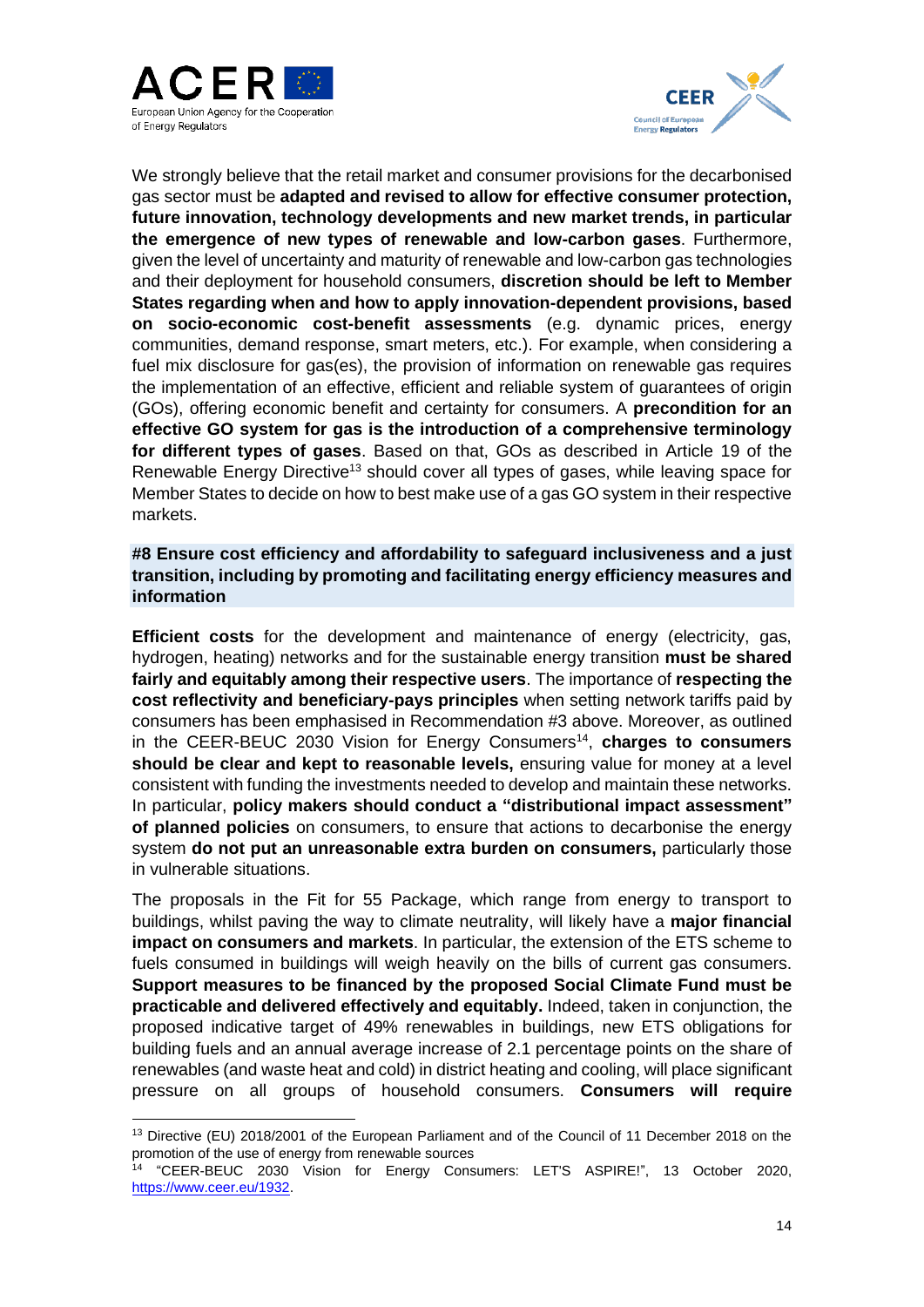



**comprehensive and clear information and advice, as well as financial support**, in order to face these ambitious transition measures. Thus, the proposals in the Fit for 55 Package must be seen in conjunction with the revisions to the regulatory and market framework for decarbonised gas and with the objective of ensuring a just transition for all.

*Energy Efficiency First* **is the first line of defence to deliver energy (and cost) savings for consumers, and to help address energy poverty.** Regulators are committed to playing their part and to encouraging all energy consumers to be more energy efficient. As identified in the Energy Efficiency Directive<sup>15</sup>, and although not yet a reality in all of the EU for energy consumers (electricity, gas, heating, cooling, domestic hot water), the **right of customers to have individual meters that accurately reflect their actual energy consumption is crucial to helping them manage their energy spending and efficiency choices**. **Cost-reflective tariffs and prices, based on actual – not estimated – individual metering,** must be prioritised. In this regard, individual metering is a basic right of every consumer and can help induce energy (and cost) saving behaviour on the part of the consumer. Accordingly, and as retained in the ongoing revision of the Energy Efficiency Directive, individual metering should be the rule (with room for exception with proper justification, e.g. technical or economic).

## **#9 Provide consumers with clear and reliable information and support, as well as ensure effective enforcement of their rights and consumer-centric digitalisation rules to enhance their empowerment and trust in the energy transition**

Empowering consumers to engage with the energy market goes beyond promoting consumer choice and effective competition. It **requires policies and practices which provide clear and trustworthy information, advice and support to help consumers understand their energy use**. The greater the transparency on how markets work, how prices are formed and how consumers can exercise their rights, the more trust consumers are able to gain. In turn, this trust may be translated into a greater willingness to participate and interact with the energy market (for example by helping consumers to make decisions on their energy use, including when buying equipment and appliances).

In addition to the availability of the information itself, consumers need to be made aware of, and learn how to, process new information and understand what the information tells them and how they can use the information to their advantage. It is essential to find ways to make sure consumers are informed in an effective, useful and understandable way. Regulators recall the risks of information overload, which can lead to confusion and, ultimately, disengagement by consumers. Therefore, **requirements on providing information must be accompanied by adequate and wide-reaching national and European campaigns to educate consumers** to identify, read, understand and use that information in their future decision-making and behaviour.

In terms of consistency, the definitions and terminology used in the contract, offer and bill should be the same, facilitating understanding. All **information provided to consumers should be up-to-date, correct, complete and comparable**, allowing

<sup>15</sup> Directive (EU) 2018/2002 of the European Parliament and of the Council of 11 December 2018 amending Directive 2012/27/EU on energy efficiency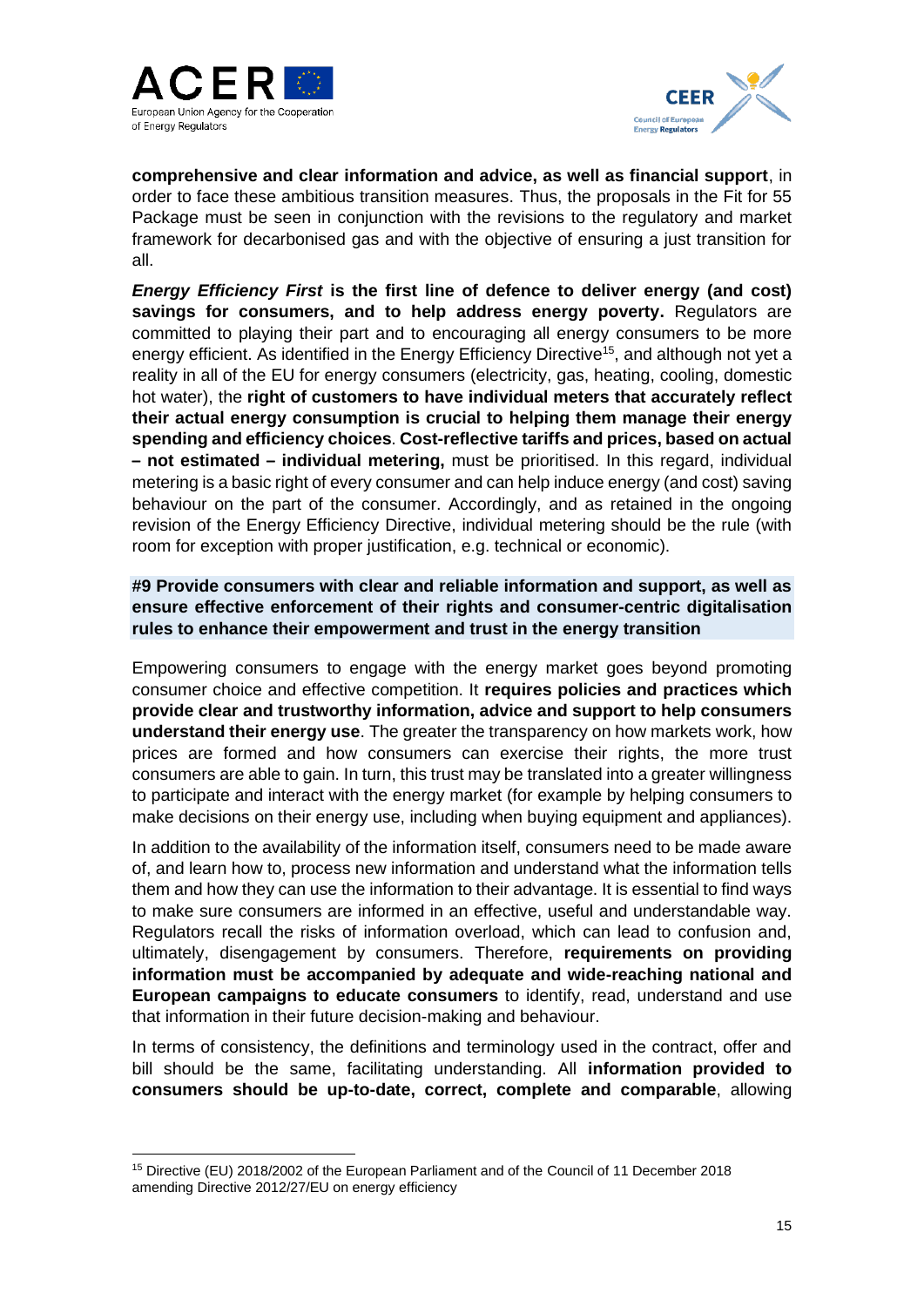



consumers easily to assess independently their choices and the implications of their decisions.

More specifically, within the context of decarbonisation and promoting the uptake of green offers, including for renewable gases, it is worth noting that whilst the rules on 'disclosure' information that must be provided on the electricity bill are based on GOs and are therefore, trustworthy in principle, **informing consumers about the use made of GOs by their suppliers leaves much to be desired in many cases**. Such issues contribute to the risk of greenwashing and consumer distrust and may also arise when potentially applying GOs for renewable gases in the future. This could be **improved through a two-tier information model**: Level 1 for the **mandatory information** that is already provided on the energy bill (supplier mix, related  $CO<sub>2</sub>$  emissions and radioactive waste) as required by European Directives; and Level 2 for **additional information** that is already available on the GO, such as the geographic origin (country or, if applicable, region), the specific renewable energy source(s) and electricity production technology(ies).

Regulators also recall the importance of a robust framework for general consumer law and for data protection. In this regard, regulators underline that the **effectiveness of general consumer law rules depends in great part on its enforceability and on the dissuasiveness of the penalties** that can be imposed.

The reinforcement of energy-specific consumer provisions in the EU's electricity and gas legislation is an important tool for regulators to oversee and improve market behaviour and consumer protection. As a complement, Member States should examine the **possibility of harmonising their respective consumer rights jurisdictions** in order to benefit consumers by **making official processes more effective and easily accessible**. Currently, responsibility at national level for the enforcement of general consumer protection provisions may lie with other public bodies, possibly diminishing the completeness and effectiveness of a sectoral oversight of the energy market. In this regard, it is important to ensure an effective cooperation framework between energy regulators and other public bodies with consumer protection responsibilities.

ACER and CEER stress the importance of **ensuring that digitalisation empowers energy consumers through new services and products and does not create additional hurdles or feed the digital divide. Digitalisation must not take place to the detriment of customers.** It is necessary to take customers on board in order to gain acceptance for the energy transition. In this regard, regulators welcome the European Commission's parallel initiatives for a Data Act<sup>16</sup> and a Digitalisation of Energy Action Plan<sup>17</sup>, which recognise the **importance of a consumer-centric and sensitive approach** by "…putting people first and being an enabler for citizens, prosumers, and energy communities to play an active role in the energy markets."

Where appropriate, relevant network and consumption data should be made available to current and potential market participants in an accessible manner. Furthermore, **data** 

<sup>16</sup> Se[e https://ec.europa.eu/info/law/better-regulation/have-your-say/initiatives/13045-Data-Act-&](https://ec.europa.eu/info/law/better-regulation/have-your-say/initiatives/13045-Data-Act-&-amended-rules-on-the-legal-protection-of-databases_en) [amended-rules-on-the-legal-protection-of-databases\\_en](https://ec.europa.eu/info/law/better-regulation/have-your-say/initiatives/13045-Data-Act-&-amended-rules-on-the-legal-protection-of-databases_en)

<sup>17</sup> Se[e https://ec.europa.eu/info/law/better-regulation/have-your-say/initiatives/13141-Digitalising-the](https://ec.europa.eu/info/law/better-regulation/have-your-say/initiatives/13141-Digitalising-the-energy-sector-EU-action-plan_en)[energy-sector-EU-action-plan\\_en](https://ec.europa.eu/info/law/better-regulation/have-your-say/initiatives/13141-Digitalising-the-energy-sector-EU-action-plan_en)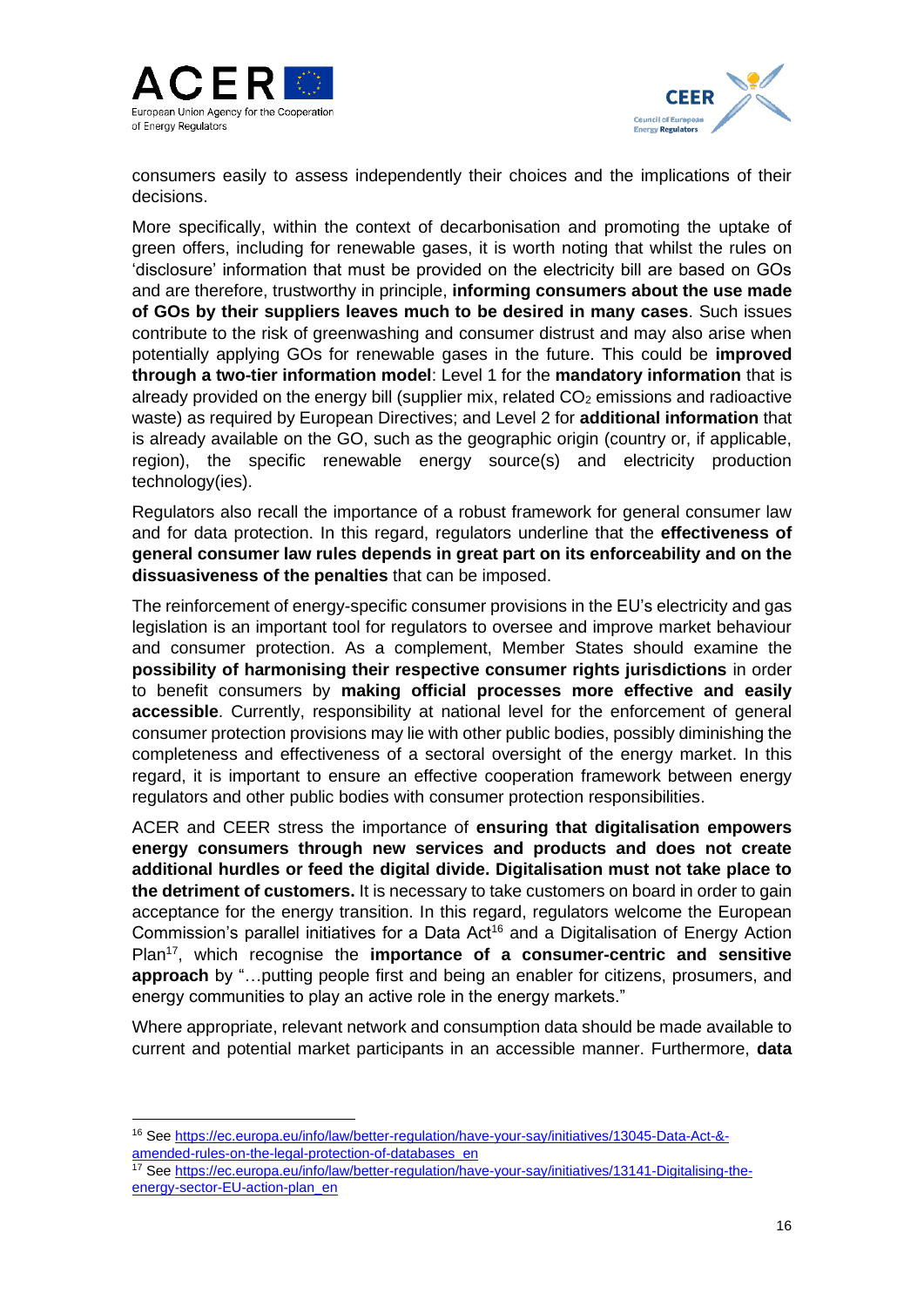



**must be interoperable** and secure, **in line with cybersecurity and data protection requirements**.

Regulators reiterate that issues such as data portability, data access rights for third parties and government, data control and cybersecurity as well as privacy issues, the digital divide, implementation of and access to smart technologies and holistic digital solutions must be addressed within a harmonised framework, **always guaranteeing adequate levels of customer protection**.